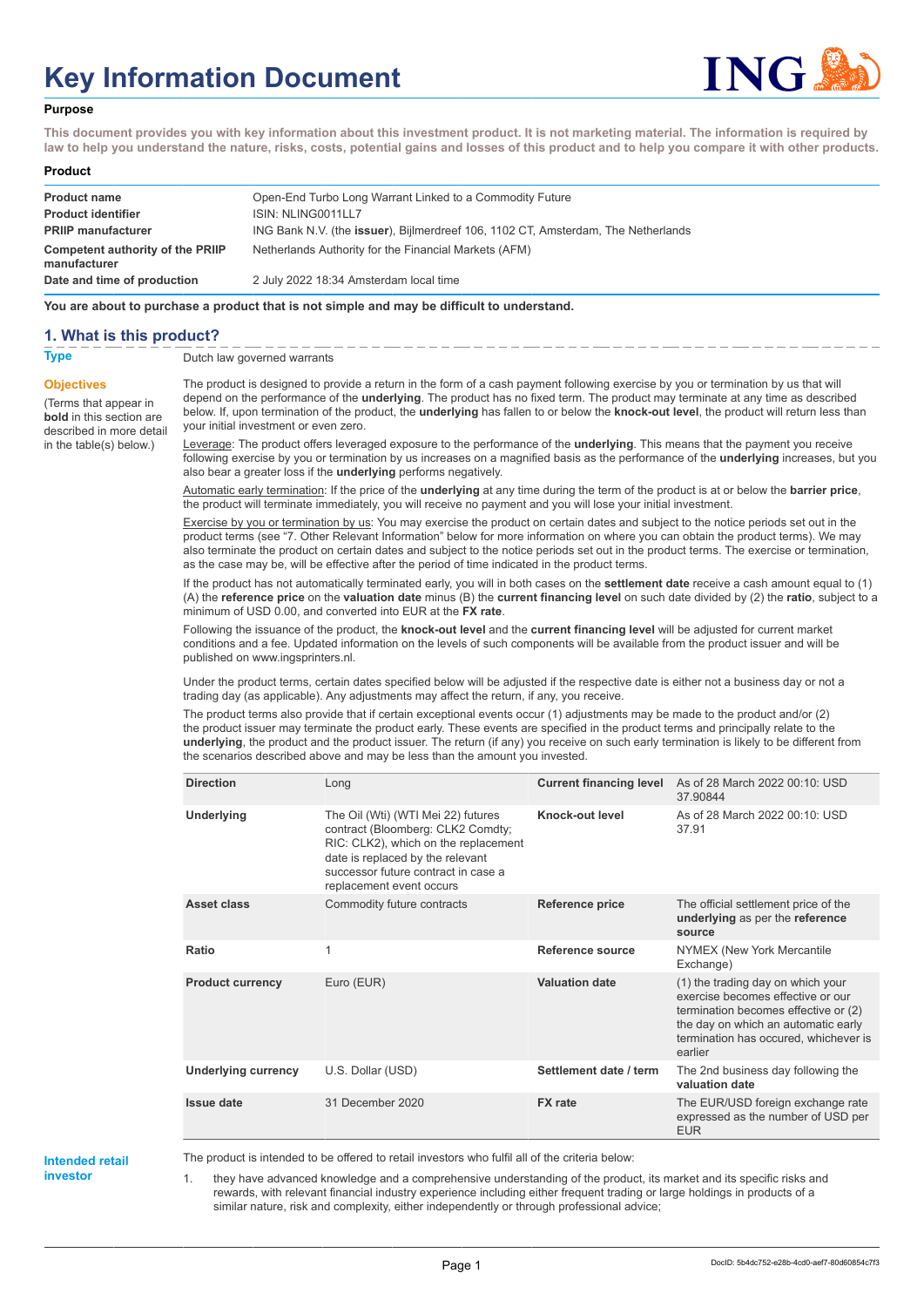- 2. they seek hedging and/or leveraged performance, expect the movement in the underlying to perform in a way that generates a favourable return, have an investment horizon of the recommended holding period specified below and understand that the product may terminate early;
- 3. they accept the risk that the issuer could fail to pay or perform its obligations under the product and they are able to bear a total loss of their investment; and
- 4. they are willing to accept a level of risk to achieve potential returns that is consistent with the summary risk indicator shown below.

The product is not intended to be offered to retail clients who do not fulfil these criteria.

## **2. What are the risks and what could I get in return?**

**Risk indicator**

**Performance scenarios**





**The risk indicator assumes you keep the product for 1 day. The actual risk can vary significantly if you cash in at an early or a later stage and you may get back less.**

The summary risk indicator is a guide to the level of risk of this product compared to other products. It shows how likely it is that the product will lose money because of movements in the markets or because we are not able to pay you.

We have classified this product as 7 out of 7, which is the highest risk class. This rates the potential losses from future performance at a very high level, and poor market conditions are very unlikely to impact our capacity to pay you.

**Be aware of currency risk:** If the currency of your account is different to the currency of this product, you will be exposed to the risk of suffering a loss as a result of the conversion of the currency of the product into the account currency. This risk is not considered in the indicator shown above. Because the product currency is different from the underlying currency, you will be exposed to the risk of suffering a loss if the underlying currency declines in value relative to the product currency.

**Be aware of currency risk:** If (i) the Underlying is traded in a different currency than EUR the unwind amount will be converted to EUR at the prevailing exchange rate which may result in a loss; or (ii) the currency of your account is different from the Currency of the product, you may be exposed to the risk of suffering a loss as a result of the conversion of the Currency of the product into the account currency. Risk (ii) above is not considered in the indicator shown above.

This product does not include any protection from future market performance so you could lose some or all of your investment.

If we are not able to pay you what is owed, you could lose your entire investment.

For detailed information about all risks relating to the product please refer to the risk sections of the prospectus and any supplements thereto as specified in the section "7. Other relevant information" below.

**Market developments in the future cannot be accurately predicted. The scenarios shown are only an indication of some of the possible outcomes based on recent returns. Actual returns could be lower.**

*Investment: EUR 10,000*

| <b>Scenarios</b>           |                                                                           | 1 day                        |  |
|----------------------------|---------------------------------------------------------------------------|------------------------------|--|
|                            |                                                                           | (Recommended holding period) |  |
| Stress scenario            | What you might get back after costs<br>Percentage return (not annualised) | EUR 7,216.27<br>$-27.84\%$   |  |
| Unfavourable scenario      | What you might get back after costs<br>Percentage return (not annualised) | EUR 8,882.85<br>$-11.17\%$   |  |
| <b>Moderate scenario</b>   | What you might get back after costs<br>Percentage return (not annualised) | EUR 9.154.27<br>$-8.46\%$    |  |
| <b>Favourable scenario</b> | What you might get back after costs<br>Percentage return (not annualised) | EUR 9.377.91<br>$-6.22\%$    |  |

The average returns shown in the above table are not annualised, which means they may not be comparable to the average returns shown in other key information documents.

This table shows the money you could get back over the next day under different scenarios, assuming that you invest EUR 10,000. The scenarios shown illustrate how your investment could perform. The recommended holding period for this product is less than one year. The figures are therefore not calculated on a per year basis, but for the recommended holding period. Figures in this section and "4. What are the costs?" are therefore not comparable with figures given for products with a recommended holding period of at least one year. The scenarios presented are an estimate of future performance based on evidence from the past on how the value of this investment varies, and are not an exact indicator. What you get will vary depending on how the market performs and how long you keep the product. The stress scenario shows what you might get back in extreme market circumstances, and it does not take into account the situation where we are not able to pay you.

This product cannot be easily cashed in. This means it is difficult to estimate how much you would get back if you cash in before the recommended holding period. You will either be unable to cash in early or you will have to pay high costs or make a large loss if you do so.

The figures shown include all the costs of the product itself, but may not include all the costs that you pay to your advisor or distributor. The figures do not take into account your personal tax situation, which may also affect how much you get back.

Buying this product holds that you think the price of the underlying will increase.

Your maximum loss would be that you will lose your investment.

## **3. What happens if ING Bank N.V. is unable to pay out?**